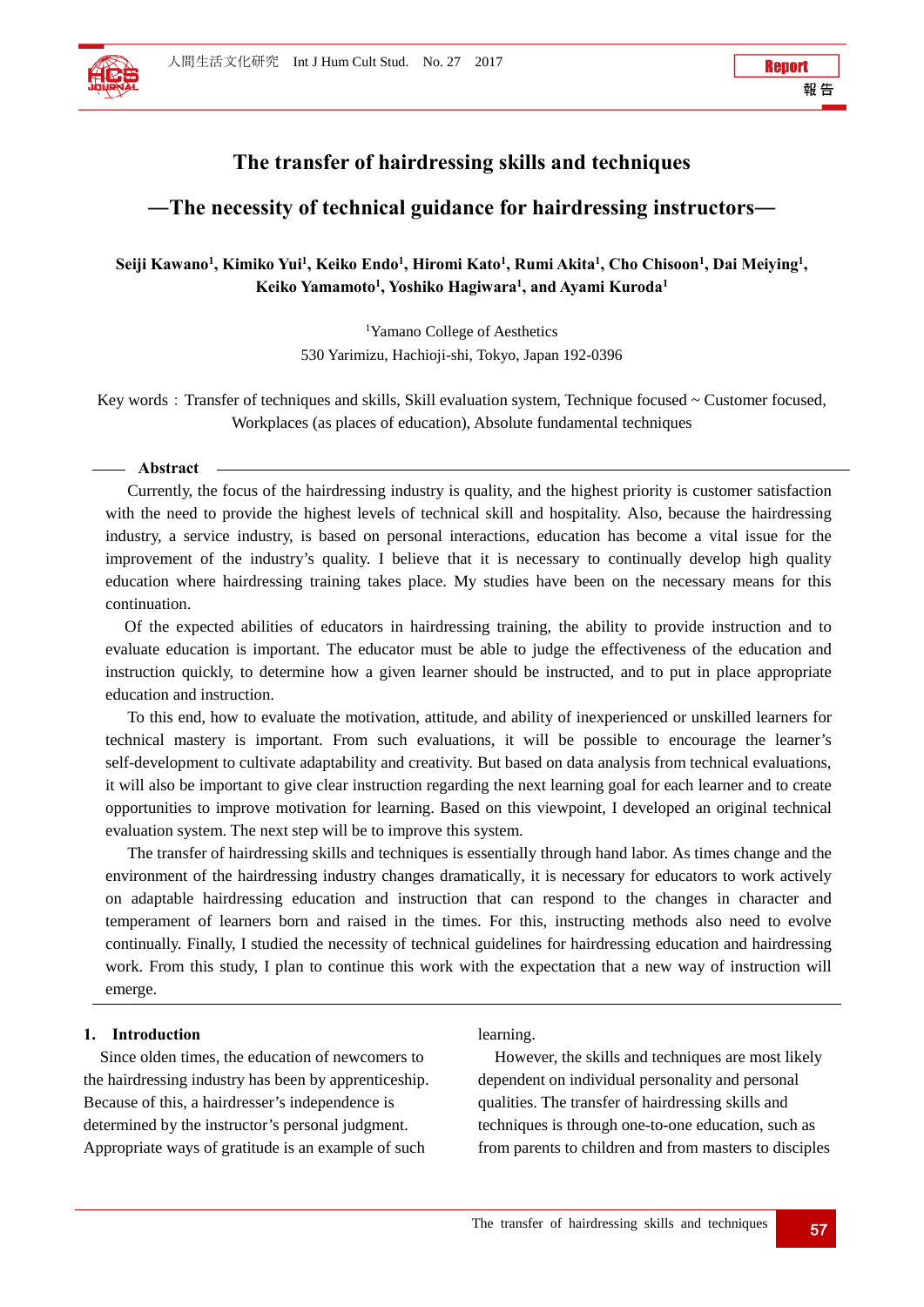

**Report** 

 $(1-4)$ . Because of the individual instruction, it can be said that those in the position of teachers - parents, masters, and mentors - teach people skills in addition to technical skills. The method of instruction, learning by one's own eyes and hands, is considered the best way of learning the skills and techniques. One-to-one instruction is the easiest way to transmit the skills and techniques, and it is also easy for learners to understand. This is a wonderful aspect of the apprenticeship system and I believe it is a reason why it has survived in the hairdressing industry.

On the other hand, hairdressers who have acquired excellent skills and techniques almost always have excellent mentors. Such skills include those fundamental for a hairdresser. Therefore, in order to educate and train excellent hairdressers, it is necessary to have excellent mentors who can devote themselves to education, and also necessary for these mentors to have knowledge and leadership to develop character.

However, from consideration of the essence of vocational education, it is also necessary to consider the relevance to modern society. In modern society, every field has become specialized, and a change to dynamic and outward thinking has become necessary. The hairdressing industry is no exception.

Is it possible to respond to the demands of society (and industry) with simple one-on-one education? Even outstanding managers, seniors, mentors, masters and educators can instruct only limited numbers of apprentices. Therefore, at workplaces and schools in particular, collective education and not just practical training is indispensible. Because of this, the development of various manuals that teach skills and techniques for workplaces and schools is important. For this it is necessary to have knowledge and theories of beauty that are scientifically analyzed and systematized as in other academic fields. In a well-equipped educational environment, scientifically systematized hairdressing skills and techniques can be accumulated and, as a wealth of technical experience is added, research on teaching methodology can progress. With this in mind, teaching the teachers how to teach has become a major issue. Hairdressing instructor training has expanded from places of education to places in society, where the actual experience of

working on beauty differentiation, in addition to heightened results, is the professional's education <sup>(5)</sup>. In other words, the workplace is the place for teacher training and it is considered desirable for the teacher to be in a place for practicing skills while learning the work (techniques).

On the other hand, in order to establish the transfer of skills and techniques, it is necessary to educate and train capable human resources (students) in leadership positions. And, it is necessary to train a large number of human resources who can advance into society as experts and contribute to the industry (6). However, in order to instruct these students on a one-to-one basis, there is the difficulty of securing teachers economically. I was keenly aware of the necessity of a management evaluation system for skills and techniques to promote and train these teachers, to unify the instructional content, and to improve the quality of school education. I studied such a system and succeeded in developing a basic system  $(7)(8)$ . I will review part of the content in this paper.

## **2. Problems and Tasks of Beauty Training**

The major purpose of education at a hairdresser training facility is to pass the national hairdressing examination. On the other hand, however, it is important to understand the image of a hairdresser that hairdressing salons look for, and to analyze and study the content of technical education carried out at the salons. And, it is also important to teach students to be able to deal with these important tasks.

When I was working in a hairdressing salon, there were, based on my own experiences, several problems that I looked at and developed a technical learning system for. The teaching method at the time was still mainly an apprentice like system in which the skills were learnt by observing the work of hairdressers. There were no systems for seniors to instruct juniors, and no manuals to teach from. Hairdressers at the time also recommended technique focused hairstyles to customers. Today, however, it has become customer focused with the aim of providing satisfactory service for the customers themselves. Technique focused was a method of positively promoting new hairstyles, and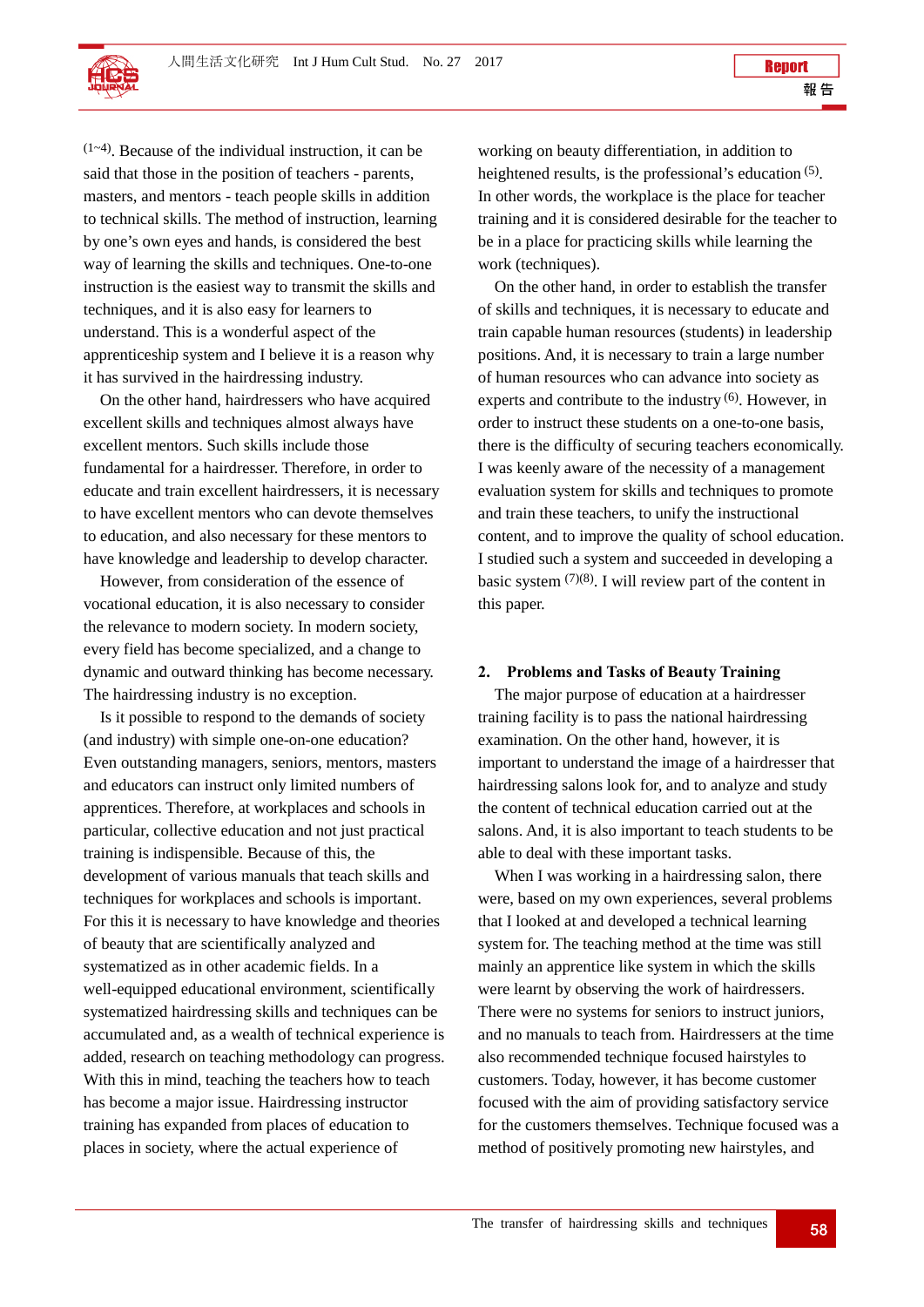customer focused is a method in which the service is provided to satisfy the individual customer.

Customers' criteria for choosing a salon have also changed, notably from technical selection to service-oriented selection and from standard-oriented to personalized-oriented. Customers now prefer salons that offer new hairstyles, and salons that understand the customer personally. It is now necessary for beauticians to be able to understand customers' wishes and to provide appropriate satisfaction. The salon now does not gather customers, but each hairdresser captures customers' hearts, so they become repeaters. In other words, how many customers they can capture is becoming a qualification of hairdressers. In the current apprentice education system, the sensitivities of young hairdressers have been dulled, and when they debut as hairdressers, they become inflexible and cannot respond to customer's needs. A new apprenticeship system is now required.

It should be noted that hairdressers evaluate the usefulness of hand techniques as they work by hand, and that hairdressers must be able to accurately grasp the entire range of hand techniques. Because of the rapidly changing nature and circumstances of the current society, the techniques that are urgently required must be acquired first. After that, while on the job, it is important to acquire the remaining skills and techniques.

On the other hand, hairdressers can gain customers' trust for the first time if they can turn treatments into messages that touch customers' hearts. The messages, via direct hands on experience of hairdressing techniques applied to the customer at the hair salon, play an important role in conveying the thoughts of the hairdresser. The fundamental hairdressing techniques are particularly important. After acquiring the absolute basics at a hairdresser training facility, the students learn practical techniques while they deepen their understanding of the skills and techniques, and knowledge of hairdressing tools and materials. An excellent hairdresser will emerge for the first time if the fundamentals of the work as a hairdresser are learnt, and an effort is made to develop the person as a professional worker, not just acquire techniques. When such hairdressing education is accomplished,

expressive cutting techniques, makeup techniques, up-do hair techniques, and *Shin Nihon Gami* beautician training will be possible.

In order to acquire hairdressing skills and techniques, the concept of "Workplace = Place of education" is necessary, but it is also important to have an environment where potential human-specific qualities such as inspiration, sensitivity and creativity can thrive. In order to train excellent hairdressers, the topics and themes at each technique level must be narrowed and the central theme made the target goal. In other words, it is necessary to set up goals and to provide guidance for each individual.

Considering the above, the following hairdressing training educator manual was devised. For various hairdressing training, a framework of four points including (1) introduction, (2) contents, (3) summary, and (4) application, is necessary. The main points of each are described below.

## (1) Introduction

For good practice, it is necessary to have detailed plans to get the students' attention and practice that is interesting and exciting.

- ① Clarify what the practice is about.
- ② Allow students to think about when and where they will use what they learned.
- ③ Decide what kind of style the practice will be conducted.
- ④ Think about what you can expect from students during or at the end of the practice.
- ⑤ Review the content of the previous practice

The entire learning and practical training must be student centered, not teacher centered. For example, rather than, "Today I am teaching..." you can say, "Today you will learn to be able to …" to attract students' interest.

## (2) Content

 Hairdressing techniques themselves are the major part of practical training, and by the study tasks of the students, knowledge and skills are transferred. As in the introduction, it is very important to keep students enthusiastic as much as possible at all times.

① All of the content should be ordered in a logical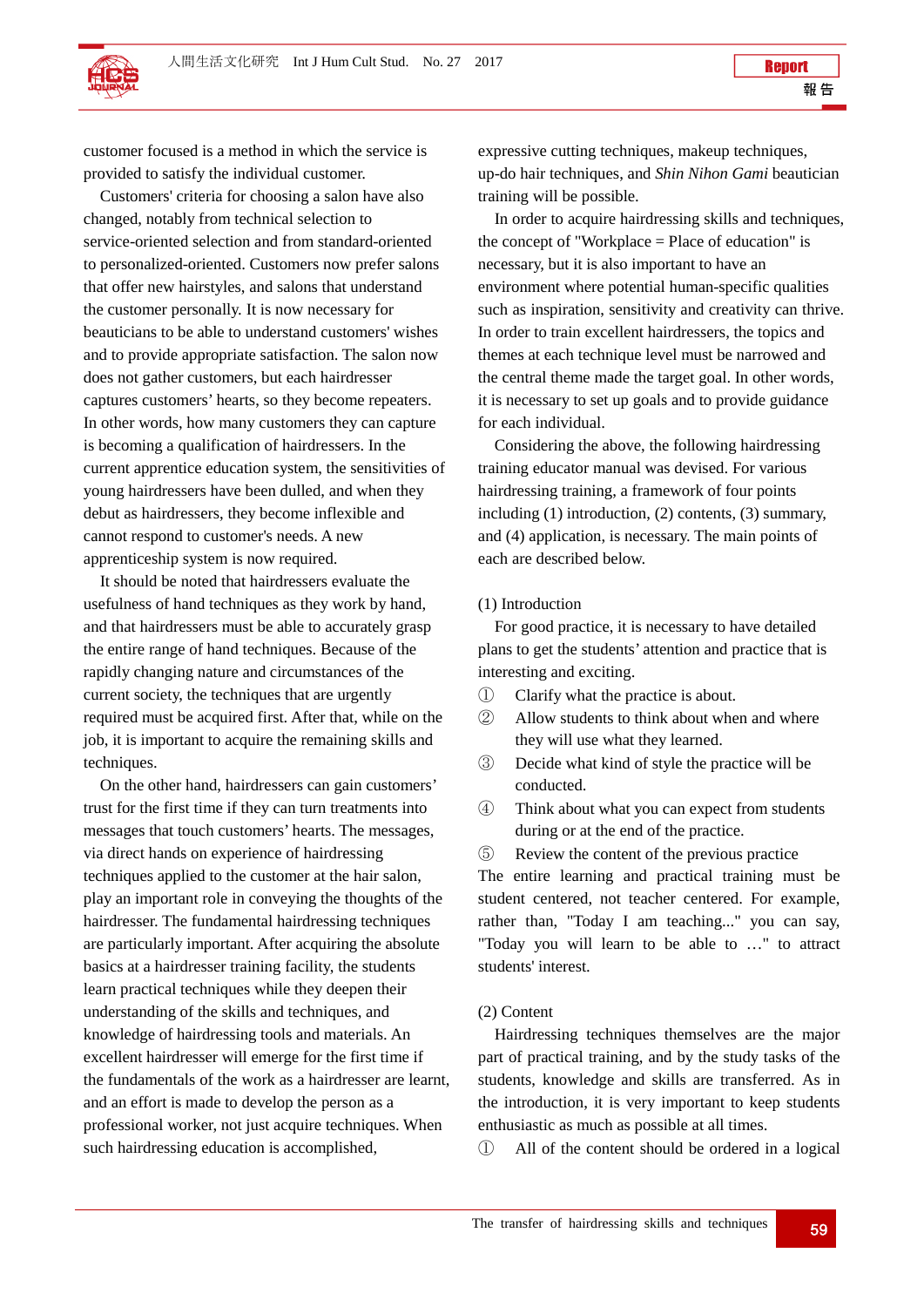and easy-to-understand manner.

- ② Task content should be explained from simple to complicated.
- ③ All of the content should be related to main subject of the lesson.

## (3) Summary

 The summary should be considered on the premise that, by reviewing, the most important parts of the practice are made easier to remember and to organize. Various methods can be included in a summary.

- ① Repeat the instructions to emphasize the most important parts of the practical training and to make organization easier.
- ② Ask questions about the important parts to see whether the students really understand.
- ③ Conduct a level check test on that taught in the practical training.

The important thing at this time is not merely to give an evaluation but to instruct students to review the most important parts of the practice. Next, inspire a challenging spirit in the students. Finally, briefly preview the content of the next lesson.

## (4) Application

 Even if you can understand and explain the implementation in your head, practice by hand is different. The application in a real fight is important. The above points are summarized in the figure below.



Depending on the situation and circumstance, the transfer of skills and techniques encompasses various forms of content and beauty training. There is no this way or that way to transfer skills and techniques, but the results should be that aimed for in the student's

practice with the instructors. Thus, it is necessary to consider the following points in an overall sense. (1) Growth is decided after three months from the start!

For this, we need to clarify the goals related to effort and the process for instructional evaluation. (2) Growth is determined by human relationships!

When the teaching side strives to grow while maintaining high motivation, the student side will also become ambitious to grow as a hairdresser. (3) With growth, the framework of practice can be understood, and be put into practice. It is important to experience joy as an instructor.

(4) Opportunities will arise!

If you look forward to practical training with enthusiasm, opportunities will arise. Along the way you will be rewarded and also made aware of your errors.

(5) Growth will be decided by toughness, strictness, and the refusal to give up and go home.

When their skills are evaluated low, students will feel fear. However, if they feel that they are growing steadily, they will hope for further growth. The result will be an understanding of growth together with the teachers, and there will be a feeling of empathy.

On the other hand, it is necessary to develop a long-term plan for the transfer of techniques and skills when students face unfamiliar situations. To advance the beauty-training program, it is necessary to always predict and prepare objectives for every occasion, skill, and tool used. In order to achieve a goal, the direction of practical training is important. It is also important to create a class atmosphere necessary to stimulate learning to achieve the goals in the practical field. Below is a list of points regarding the necessary abilities of hairdressing instructors

## (1) Problem identification!

It is important to sufficiently grasp the students' qualities and level of understanding in order to prepare the most effective curriculum, and not to create a feeling of loneliness or hopelessness.

(2) Improvements constantly needed to make the system work.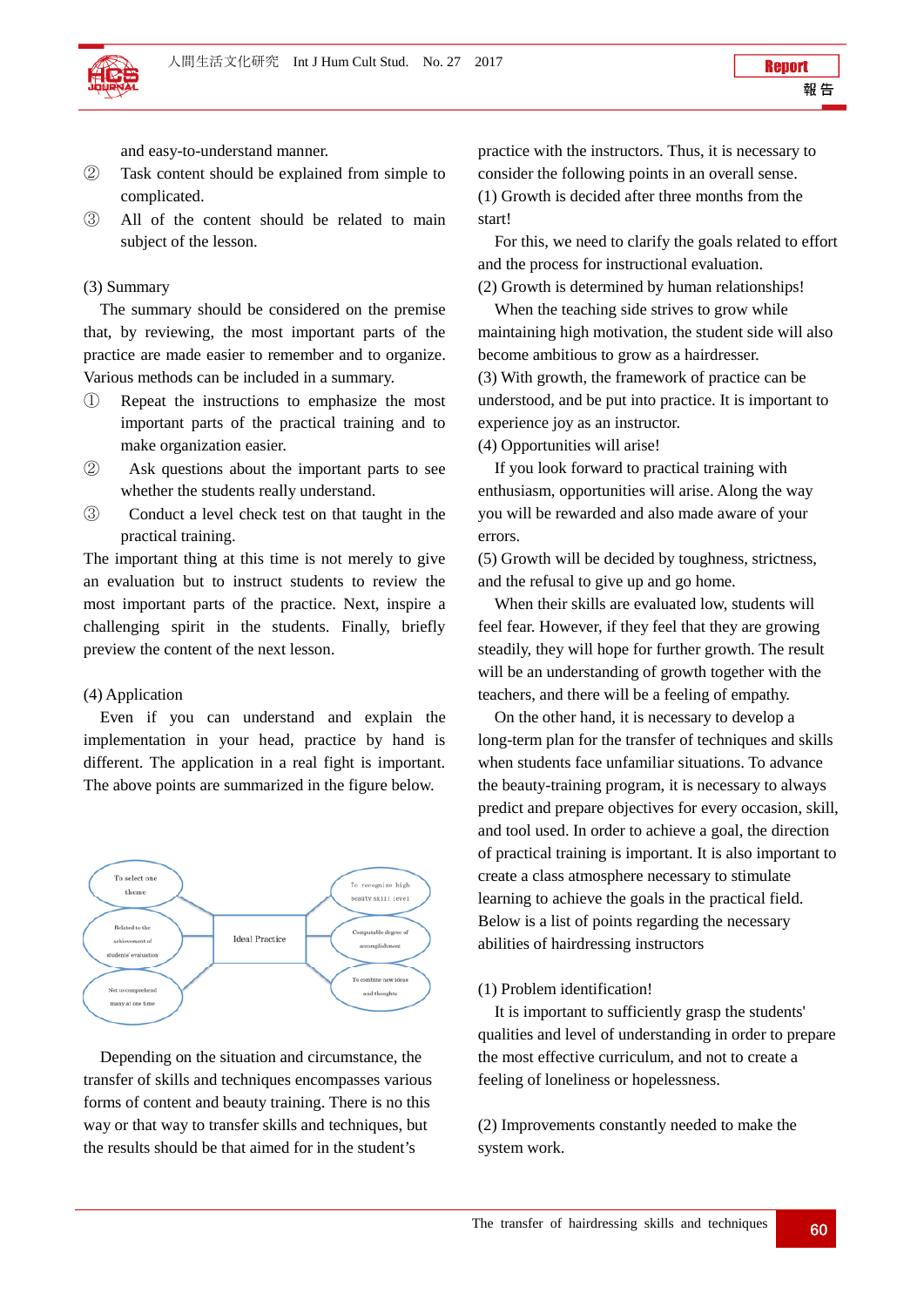

- ① Each student has a clear goal.
- ② The students understand the meaning of a task (technique) needed to reach a goal.
- ③ Technical progress and results (evaluation) are shared between all of the hairdressing instructors.
- ④ The students understand that their abilities will be evaluated truthfully.

(3) Technical ability is grounded in fundamentals

- ① Technical ability: These include practical abilities (skills required for the national hairdressing examination), general hairdressing skills, salon techniques, the ability to handle people (customer service), and manner education.
- ② Concept reinforcement: Explaining ideas and actions and their significance to students is essential to helping them to, "learn to learn, know to know".
- ③ Information organization: It is necessary to analyze hairdressing scientifically and to build an appropriate skill management evaluation system.

## **3. Prerequisites of hairdressing technique instruction and basic policies of the "teaching / learning" relationship**

Before beginning hairdressing technique instruction, it is necessary to strictly enforce rules on teaching attitude and learning attitude as follows:

- ① Begin by understanding that the school has a close relationship with the workplace. In general, after graduating from a hairdressing training facility, few students become office workers. Most find a job in the hairdressing industry. Students should be instructed to believe that the hair salon is where the techniques they learned can be applied, and where their dreams come true.
- ② Students need to understand that if the subjects required to pass the theory based national examination, and hairdressing skills and techniques, like the two front wheels of a car, do not turn together, the students will lose their goals of learning.
- ③ In practical training, a point should be made

regarding skills and techniques. Techniques and skills are the work of the hand; winding cannot be done in the head. It must be understood that acquisition can only be achieved by working the hand, and through repetitive practice.

- ④ Basically, the transfer of acquired techniques is by hand, from the hand of the instructor to the hand of the student. For this, mutual trust between the instructors and students, and an attitude to share and communicate are necessary.
- ⑤ Between the instructors and the learners, a rule to grow together is important. The instructors must be highly motivated to grow. The students must have as much motivation as possible and the instructors must communicate their thinking.
- ⑥ Greeting is also an important rule. At the start of the session, students should bow 30-degrees and greet the instructor with, "Please teach us what we need to know." At the end of the session, students should greet the instructor with a 45-degree bow and, "Thank you very much."
- ⑦ At a hair salon, a customer must be greeted with, "Welcome" when entering and, "Thank you" when leaving. The meaning is not just to thank the customer for coming to the salon, but also to convey the feeling that the salon would like the customer to come again. As a part of technical education directly related to work in a salon after graduation, the meaning of greetings learnt in school days must be understood.
- ⑧ It is important to make a straightforward and clear "Yes".
- ⑨ When learning skills, it is necessary to have the right mind. If the relationship between teaching, learning, and the system is not close, the practice will not be effective. For this, students must understand that they need set their minds to practice.

## **Conclusion**

Many of the hairdressing skills are hand techniques. In order to use the skills, after also having the techniques scientifically analyzed, it is very important to communicate or transfer the skills and techniques.

Meanwhile, instructors supervise the students based